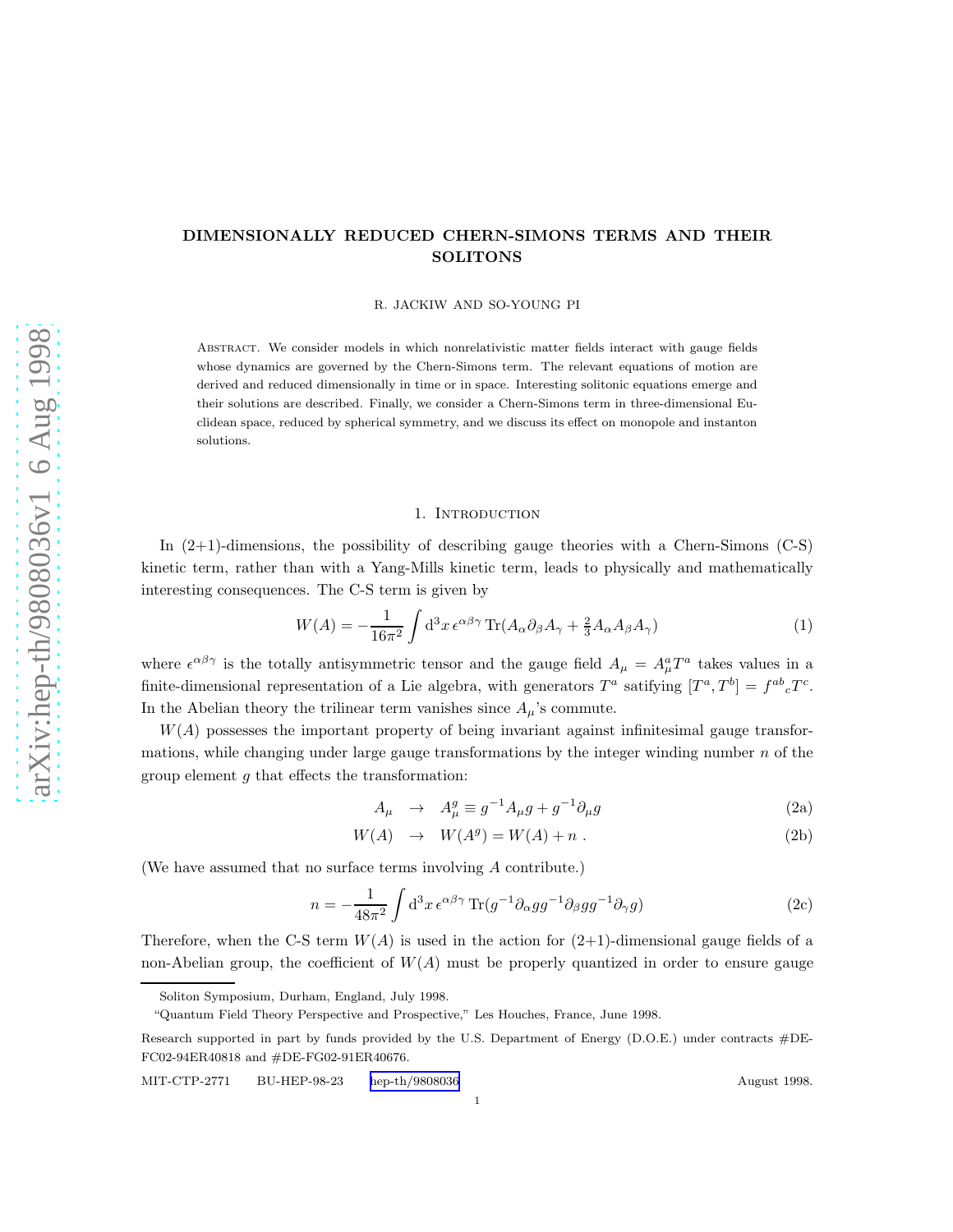<span id="page-1-0"></span>invariance of the quantum theory. Then the shift in  $W(A)$  under a gauge transformation is not seen in the phase exponential of the action.[\[1](#page-8-0), [2](#page-8-0)]

Another important feature of the C-S term is that it describes a topological quantity in the sense that there is no explicit dependence on the space-time metric. Thus when  $W(A)$  is used in the action it does not contribute to the energy-momentum tensor, which is obtained by varying the action with respect to the metric tensor.

When the C-S term is coupled to matter fields in a gauge covariant manner we have an action of the following form:

$$
I = 8\pi^2 \kappa W(A) - \int d^3x A_\mu J^\mu + I_{\text{matter}} . \tag{3}
$$

The matter action may describe matter fields with relativistic or nonrelativistic dynamics. The total action is then either Lorentz or Galilean invariant since the C-S term is topological, that is, invariant against all coordinate tranformations. Because the variation of  $W(A)$  with respect to  $A<sub>u</sub>$ is  $\frac{1}{16\pi^2} \epsilon^{\mu\alpha\beta} F_{\alpha\beta}$ , the action in Eq. (3) produces a field-current indentity

$$
\frac{\kappa}{2} \epsilon^{\mu \alpha \beta} F_{\alpha \beta} = J^{\mu} \tag{4}
$$

which tells us that gauge fields are not dynamical, but they are completely determined by matter variables. Therefore, the resulting matter equations are self-contained and highly nonlinear.

When matter field dynamics are nonrelativistic, we have an interesting class of C-S gauge models described by the action

$$
I = 8\pi^2 \kappa W(A) + \int d^3x \left\{ i\psi^\dagger D_t \psi - \frac{1}{2m} (\mathbf{D}\psi)^\dagger (\mathbf{D}\psi) - V(\rho) \right\}.
$$
 (5)

 $\psi$  is a scalar multiplet in some definite representation of a non-Abelian gauge group and  $(D_t, D)$ are (temporal, spatial) gauge covariant derivatives.  $V(\rho)$  is a scalar potential describing matter self-interaction with  $\rho^a = -i\psi^{\dagger}T^a\psi$ , where  $T^a$  represents anti-Hermitian generators of the gauge algebra in the representation of  $\psi$ .

When we choose  $V(\rho)$  to be

$$
V(\rho) = -\frac{1}{2}g\rho^a \rho_a \tag{6}
$$

the matter field equation that emerges from the action  $(5)$  is a "gauged" nonlinear Schrödinger equation

$$
i\partial_t \psi = -\frac{1}{2} \mathbf{D}^2 \psi - iA^0 \psi + ig\rho \psi \tag{7}
$$

where  $(A^0, \mathbf{A})$  are given by the field-current identity  $(4)$ :

$$
B^{a} = -\frac{1}{\kappa} \rho^{a} \quad \text{(Gauss' law)}\tag{8a}
$$

$$
E^{ia} = \frac{1}{\kappa} \epsilon^{ij} J_j^a \tag{8b}
$$

with the covariantly conserved current density given by

$$
J_0^a = \rho^a \tag{9a}
$$

$$
J_i^a = \frac{1}{2} \left( \psi^\dagger T^a D_i \psi - (D_i \psi)^\dagger T^a \psi \right)
$$
\n(9b)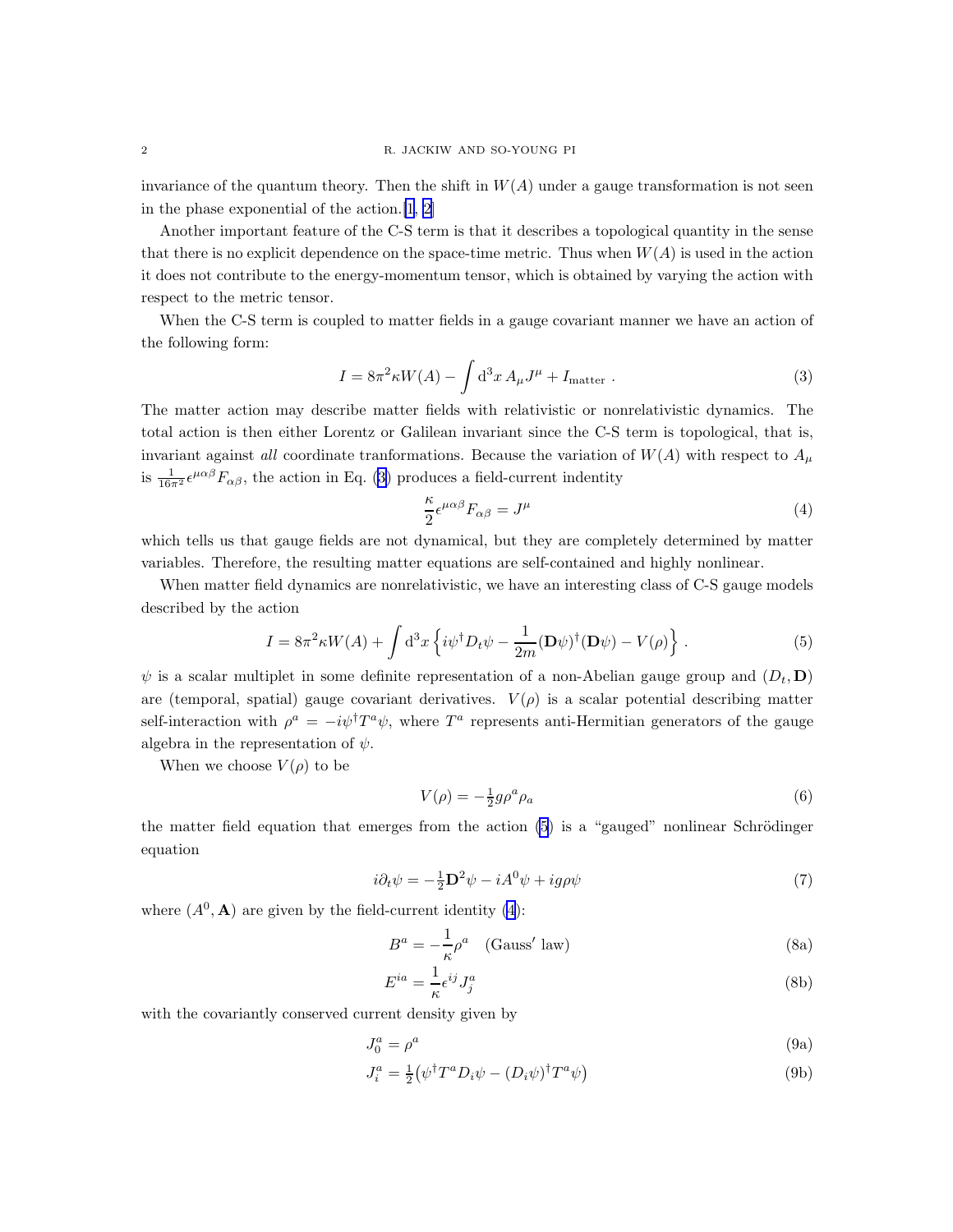<span id="page-2-0"></span>In these lectures we discuss models belonging to the general class([5\)](#page-1-0), with both Abelian and non-Abelian gauge groups.

## 2. Dimensional Reduction of Chern-Simons Models

2.1. Self-dual theories and reduction to Liouville and Toda equations. One obvious reduction for the dynamics of [\(5](#page-1-0)) is to reduce in time. When we choose the scalar potential  $V(\rho)$  to be quartic as given in [\(6](#page-1-0)), with a particular strength  $g = \frac{1}{m\kappa}$  and  $\kappa > 0$ , we obtain a new class of self-dual theories to which one can apply Bogomolny procedures. The second-order static equations of([7\)](#page-1-0) are satisfied by solutions to first-order self-dual equations, and the Gauss law constraint([8a\)](#page-1-0).

$$
D_i \psi = i\epsilon_{ij} D_j \psi \tag{10a}
$$

$$
B = -\frac{1}{\kappa}\rho \; . \tag{10b}
$$

These coupled equations then can be combined into the completely integrable Liouville equation (Abelian case) or Toda equation  $(SU(N)$  case), with well-known soliton solutions. This subject is an old one, well reviewed in the existing literature  $[3, 4]$  $[3, 4]$  $[3, 4]$  $[3, 4]$ , so we shall not dwell on it.

2.2. Reduction to nonlinear Schrödinger equation. Now we shall describe in detail a reduction to one *spatial* dimension, which results in an interesting reformulation of the nonlinear Schrödinger equation. On the plane, with coordinates  $(x, y)$ , we suppress all y-dependence and rename  $A_y$  as B. Then, in the Abelian case, the action [\(5](#page-1-0)) becomes

$$
I = \int dt dx \left\{ -\kappa BF + i\psi^* D_t \psi - \frac{1}{2m} |D\psi|^2 - \frac{1}{2m} B^2 \rho - V(\rho) \right\} . \tag{11}
$$

The "kinetic" gauge field term is the so-called "B-F" expression where  $F = \frac{1}{2} \epsilon^{\mu\nu} F_{\mu\nu} = -\dot{a} - A'_0$ . We have renamed  $A_1$  as  $-a$ , and dot/dash refer to differentiation with respect to time/space, that is,  $(t/x)$ . The covariant derivatives read  $D_t \psi = \dot{\psi} + iA_0 \psi$ ,  $D\psi = \psi' - i a \psi$ . Recall that in the Abelian application, the C-S coefficient is not quantized.] Evidently the two-dimensional B-F quantity is a dimensional reduction of the C-S expression.

Because (11) is first-order in time derivatives, the action is already in canonical form, and may be analyzed using the symplectic Hamiltonian procedure.[[5\]](#page-8-0) We present (11) as

$$
I = \int dt dx \left\{ \kappa B \dot{a} + i \psi^* \dot{\psi} - A_0 (\kappa B' + \rho) - \frac{1}{2m} |(\partial_x - i a)\psi|^2 - \frac{1}{2m} B^2 \rho - V(\rho) \right\}
$$
  
= 
$$
\int dt dx \left\{ \kappa B \dot{a} + i \psi^* \dot{\psi} - A_0 (\kappa B' + \rho) - \frac{1}{2m} |(\partial_x - i a \pm B)\psi|^2 \mp \frac{1}{2m} B' \rho - V(\rho) \right\}
$$
(12)

 $A_0$  is a Lagrange multiplier, enforcing the Gauss law, which in this theory requires

$$
B' = -\frac{1}{\kappa}\rho\tag{13a}
$$

or equivalently

$$
B(x) = -\frac{1}{2\kappa} \int d\tilde{x} \,\epsilon(x - \tilde{x}) \rho(\tilde{x}) \; . \tag{13b}
$$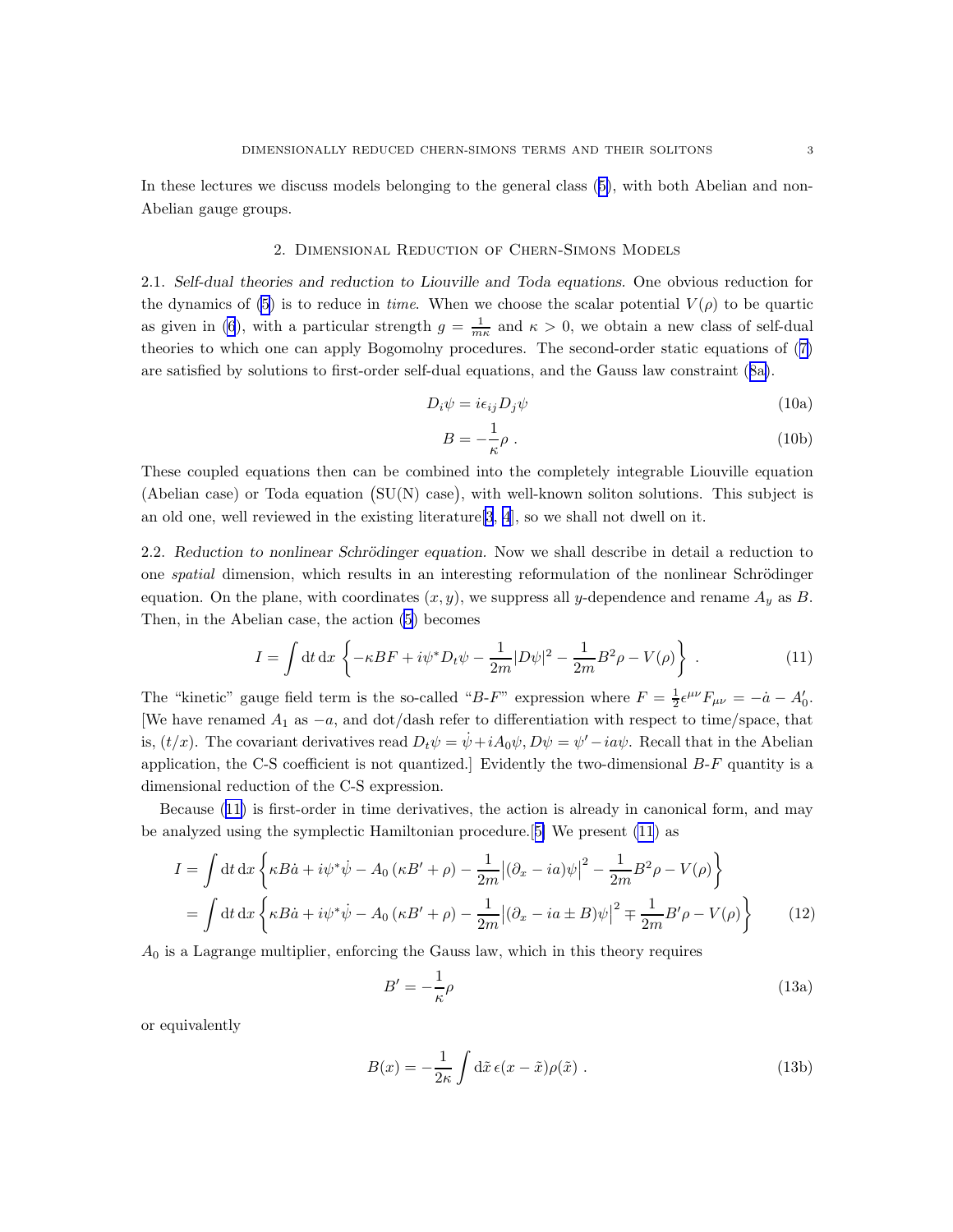<span id="page-3-0"></span>[The Green's function, uniquely determined by parity invariance, is the Heaviside  $\pm 1$  step.] Thus, after we eliminate  $B<sub>1</sub>$ , [\(12](#page-2-0)) involves a spatially nonlocal Lagrangian.

$$
L = -\frac{1}{2} \int dx \, d\tilde{x} \, \dot{a}(x) \epsilon(x - \tilde{x}) \rho(\tilde{x}) + \int dx \, i\psi^* \dot{\psi}
$$

$$
- \frac{1}{2m} \int dx \left| \left( \partial_x - ia + \frac{1}{2\kappa} \int d\tilde{x} \, \epsilon(x - \tilde{x}) \rho(\tilde{x}) \right) \psi(x) \right|^2
$$

$$
+ \int dx \left( \pm \frac{1}{2\kappa m} \rho^2 - V(\rho) \right)
$$
(14a)

The a dependence is removed when  $\psi(x)$  is replaced by  $e^{\frac{i}{2}\int d\tilde{x} \epsilon(x-\tilde{x})a(\tilde{x})}\psi(x)$ , leaving

$$
L = \int dx i\psi^* \dot{\psi} - \frac{1}{2m} \int dx \left| \left( \partial_x \mp \frac{1}{2\kappa} \int d\tilde{x} \, \epsilon(x - \tilde{x}) \rho(\tilde{x}) \right) \psi(x) \right|^2
$$

$$
+ \int dx \left( \pm \frac{1}{2\kappa m} \rho^2 - V(\rho) \right)
$$
(14b)

Finally we choose  $V(\rho)$  to be  $\pm \frac{1}{2\kappa m}\rho^2$  [this is the same choice that in (2+1)-dimensions leads to static first-order Bogomolny equations] and our reduced C-S, B-F theory is governed by the Hamiltonian

$$
H = \frac{1}{2m} \int dx \left| \left( \partial_x \mp \frac{1}{2\kappa} \int d\tilde{x} \epsilon(x - \tilde{x}) \rho(\tilde{x}) \right) \psi(x) \right|^2 \tag{15}
$$

which implies the first-order Bogomolny equation

$$
\psi'(x) \mp \frac{1}{2\kappa} \int d\tilde{x} \epsilon(x - \tilde{x}) \rho(\tilde{x}) \psi(x) = 0 \tag{16a}
$$

solved by

$$
\psi(x) = \text{phase} \times \frac{\alpha \sqrt{|\kappa|}}{\cosh \alpha x} \tag{16b}
$$

where  $\mp \kappa$  is taken as positive, and  $\alpha$  is an integration constant.

On the other hand, we can recognize the dynamics described in (15) by expanding the product:

$$
H = \frac{1}{2m} \int dx \left\{ |\psi'|^2 \pm \frac{1}{\kappa} \rho^2 \right\}
$$
  
 
$$
+ \frac{1}{24m\kappa^2} \int dx \, d\tilde{x} \, d\hat{x} \rho(x) \rho(\tilde{x}) \rho(\hat{x}) \left\{ \epsilon(x - \tilde{x}) \epsilon(x - \hat{x}) + \epsilon(\tilde{x} - \hat{x}) \epsilon(\tilde{x} - x) + \epsilon(\hat{x} - x) \epsilon(\hat{x} - \tilde{x}) \right\} . \tag{17}
$$

The last term was symmetrized, leading to a sum of step function products, which in fact equals to 1. Consequently the last integral is  $\frac{1}{24m\kappa^2}N^3$ , where  $N = \int dx \rho(x)$ , which is conserved in the dynamics implied by (17). Hence this term can be removed by redefining

$$
\psi \to e^{-i\frac{N^2 t}{8m\kappa^2}}\psi \ . \tag{18}
$$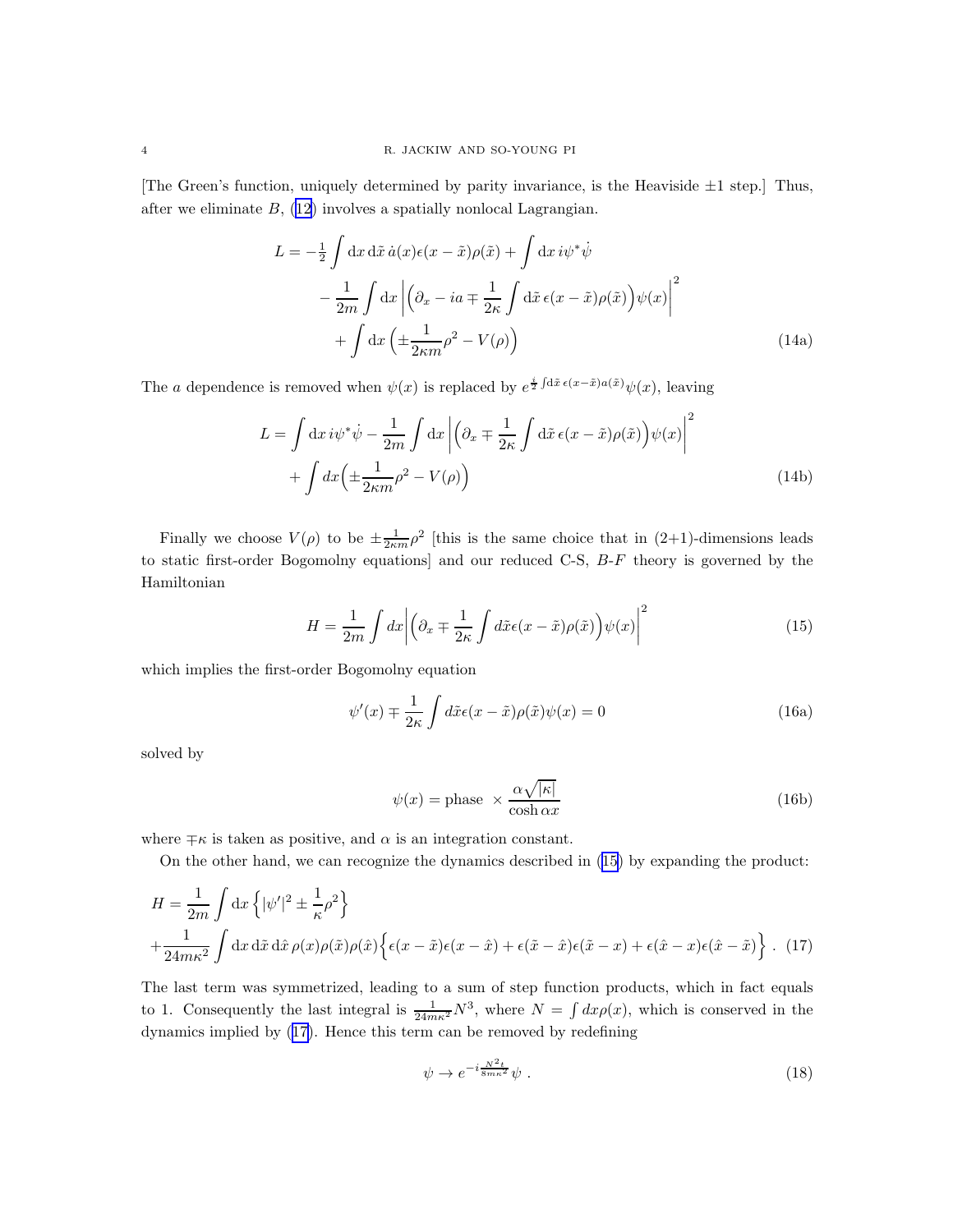<span id="page-4-0"></span>What is left is recognized as the Hamiltonian for the nonlinear Schrödinger equation, with equation of motion

$$
i\dot{\psi} = -\frac{1}{2m}\psi'' - \lambda\rho\psi
$$
  

$$
\lambda \equiv \mp \frac{1}{m\kappa}.
$$
 (19)

The nonlinear Schrödinger equation plays a cycle of interrelated roles in mathematical physics. Viewed as a nonlinear, partial differential equation for the function  $\psi$ , it is completely integrable, possessing a complete spectrum of multi-soliton solutions, the simplest of these being the single soliton at rest. This requires  $\lambda > 0$ , which is always achievable in our reduction by adjustment of  $\kappa$ :

$$
\psi_s^{\text{rest}}(t,x) = \pm e^{i\frac{\alpha^2}{2m}t} \frac{1}{\sqrt{\lambda m}} \frac{\alpha}{\cosh \alpha x} . \tag{20}
$$

Here $\alpha$  is an integration constant, and the result is consistent with [\(16b\)](#page-3-0), once the redefinition ([18\)](#page-3-0) is taken into account. Because of Galileo invariance, the solution may be boosted with velocity  $v$ , yielding

$$
\psi_s^{\text{moving}}(t, x) = \pm e^{imvx} e^{it(\frac{\alpha^2}{2m} - \frac{mv^2}{2})} \frac{1}{\sqrt{\lambda m}} \frac{\alpha}{\cosh \alpha (x - vt)} \,. \tag{21}
$$

The soliton solutions can be quantized by the well-known methods of soliton quantization. On the other hand, the nonrelativistic field theory can be quantized at fixed  $N$ , where it describes  $N$ nonrelativistic point particles with pair-wise  $\delta$ -function interactions. This quantal problem can also be solved exactly, and the results agree with those of soliton quantization. All these properties are well known, and will not be reviewed here.[\[6\]](#page-8-0)

The present development demonstrates that this classical/quantal, completely integrable theory possesses a Bogomolny formulation, which is obtained by using two-dimensional  $B-F$  gauge theory, which in turn descends from three-dimensional C-S dynamics.<sup>[[7\]](#page-8-0)</sup>

2.3. Reduction to modified nonlinear Schrödinger equation. While the previous development started with B-F gauge theory, which descended from a C-S model, and arrived at an interesting (first-order, Bogomolny) formulation for the familiar nonlinear Schrödinger equation, we now further modify the gauge theory and obtain a novel, chiral, nonlinear Schrödinger equation.

Let us observe first that the above dynamics is nontrivial solely because we have chosen  $V$  to be nonvanishing. Indeed with  $V = 0$  in [\(11](#page-2-0)), [\(12](#page-2-0)), and (14), the same set of steps (removing B and a from the theory) results in a free theory for the  $\psi$  field.

To avoid triviality at  $V = 0$ , we need to make the B field dynamically active by endowing it with a kinetic term. Such a kinetic term could take the Klein-Gordon form; however we prefer a simpler expression that describes a "chiral" Bose field, propagating in only one direction. A Lagrange density for such a field has been known for some time.[\[8](#page-8-0)]

$$
\mathcal{L}_{\text{chiral}} = \pm \dot{B}B' + vB'B' \ . \tag{22}
$$

Here v is a velocity, and the consequent equation of motion arising from  $\mathcal{L}_{\text{chiral}}$  is solved by  $B =$  $B(x \mp vt)$  (with suitable boundary conditions at infinity), describing propagation in one direction, with velocity  $\pm v$ . Note that  $\dot{B}B'$  is not invariant against a Galileo boost, which is a symmetry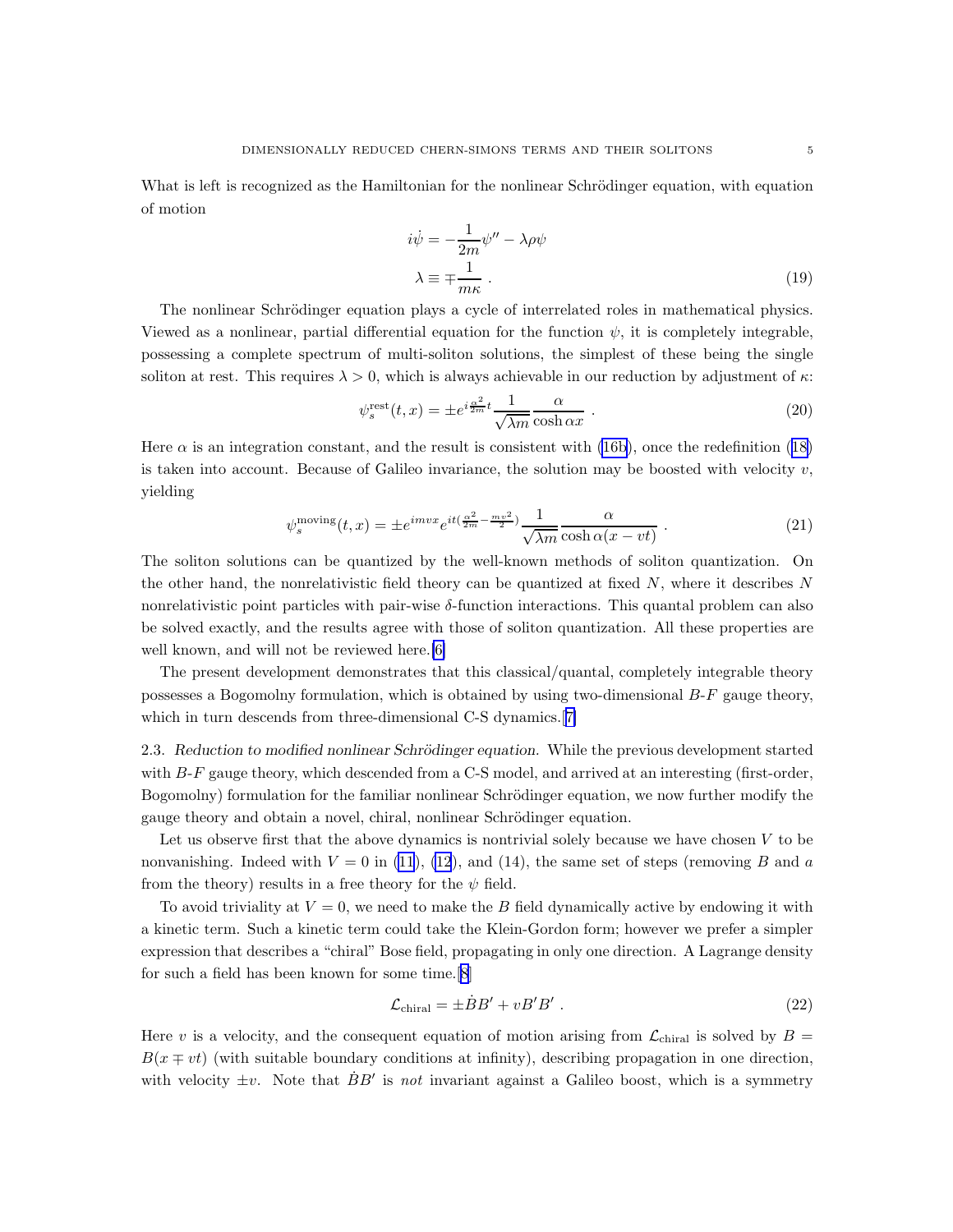<span id="page-5-0"></span>of $B'B'$  and of [\(11](#page-2-0)), ([12\)](#page-2-0), (14): performing a Galileo boost on  $BB'$  with velocity  $\tilde{v}$  gives rise to  $\tilde{v}B'B'$ , effectively boosting the v parameter in  $\mathcal{L}_{\text{chiral}}$  by  $\tilde{v}$ . Consequently, one may drop the  $vB'B'$ contribution, thereby selecting to work in a global "rest frame." Boosting a solution in this rest frame produces a solution to the theory with a  $B'B'$  term.

In view of this discussion, we supplement the previous Lagrange density [\(11](#page-2-0)), [\(12](#page-2-0)), (14) by  $\pm \dot{B}B'$ , set $V$  to zero, and thereby replace  $(12)$  $(12)$  by

$$
\mathcal{L} = -\kappa \dot{B} \left( a \mp \frac{1}{\kappa} B' \right) + i \psi^* \dot{\psi} - A_0 (\kappa B' + \rho) - \frac{1}{2m} |(\partial_x - ia)\psi|^2 - \frac{1}{2m} B^2 \rho . \tag{23a}
$$

After redefining a as  $a \pm \frac{1}{\kappa}B'$ , this becomes equivalent to

$$
\mathcal{L} = \kappa B \dot{a} + i \psi^* \dot{\psi} - A_0 (\kappa B' + \rho) - \frac{1}{2m} |(\partial_x - i a \mp i \frac{1}{\kappa} B') \psi|^2 - \frac{1}{2m} B^2 \rho . \tag{23b}
$$

Now we proceed as before: solve Gauss' law as in (13), remove a by a phase-redefinition of  $\psi$ , drop the last term in (23b) by a further phase redefinition as in [\(18\)](#page-3-0). We are then left with

$$
\mathcal{L} = i\psi^*\dot{\psi} - \frac{1}{2m} |(\partial_x \pm i\frac{1}{\kappa^2}\rho)\psi|^2.
$$
 (24)

It has been suggested that this theory may be relevant to modeling quantum Hall edge states.[[9\]](#page-8-0)

The Euler-Lagrange equation that follows from (24) reads

$$
i\dot{\psi} = -\frac{1}{2m} \left(\partial_x \pm i\frac{1}{\kappa^2} \rho\right)^2 \psi \pm \frac{1}{\kappa^2} j\psi \tag{25}
$$

where the current density  $j$ 

$$
j = \frac{1}{m} \text{Im}\psi^* \left(\partial_x \pm i \frac{1}{\kappa^2} \rho\right) \psi \tag{26}
$$

is linked to  $\rho$  by the continuity equation

$$
\dot{\rho} + \partial_x j = 0 \tag{27}
$$

Next we redefine the  $\psi$  field by

$$
\psi(t,x) = e^{\mp \frac{i}{\kappa^2} \int^x dy \,\rho(t,y)} \Psi(t,x) \tag{28}
$$

and see that the equations satisfied by  $\Psi$  is

$$
i\dot{\Psi}(t,x) \pm \frac{1}{\kappa^2} \int^x dy \,\dot{\rho}(t,y)\Psi(t,x) = -\frac{1}{2m}\Psi''(t,x) \pm \frac{1}{\kappa^2}j(t,x)\Psi(t,x) \; . \tag{29a}
$$

But the integral may be evaluated with the help of  $(27)$ , so finally we are left with  $[10]$  $[10]$ 

$$
i\dot{\Psi} = -\frac{1}{2m}\Psi'' \pm \frac{2}{\kappa^2}j\Psi . \qquad (29b)
$$

Thisis a nonlinear Schrödinger equation similar to ([19\)](#page-4-0) but with the current density  $j = \frac{1}{m} \text{Im}\Psi^* \Psi'$ replacing the charge density  $\rho = \Psi^* \Psi$ . The equation is not known to be completely integrable but it does possess an interesting soliton solution, which is readily found by setting the  $x$ -dependence of the phase of  $\Psi$  to be  $e^{imvx}$ . Then  $j = v\rho$ , and our new equation (29b) becomes the usual nonlinear Schrödingerequation ([19\)](#page-4-0)

$$
i\dot{\Psi} = -\frac{1}{2m}\Psi'' \pm \frac{2v}{\kappa^2}\rho\Psi
$$
\n(30)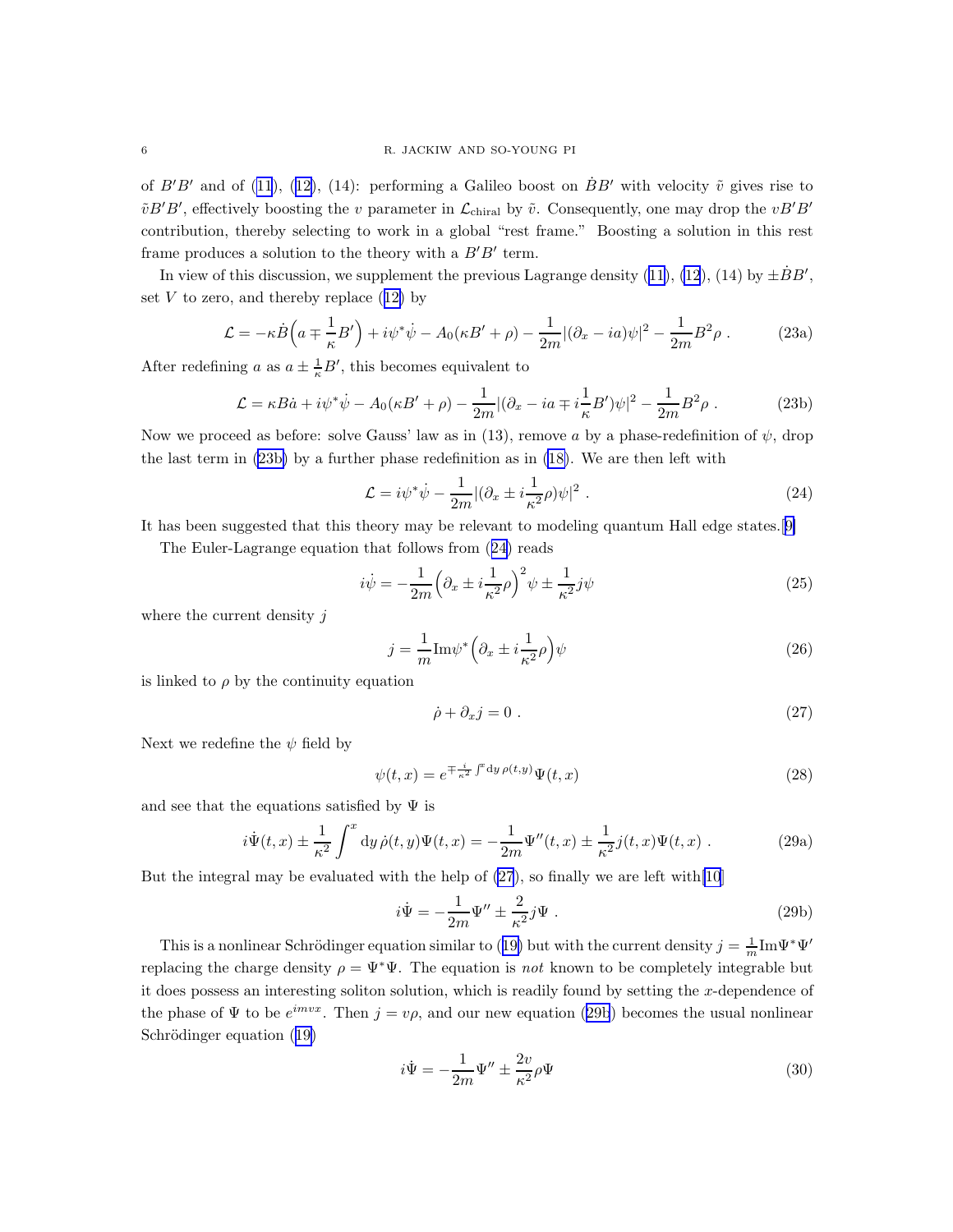that is, the nonlinear coupling strength of [\(19](#page-4-0)) is

$$
\lambda = \mp \frac{2v}{\kappa^2} \,. \tag{31}
$$

The  $(†)$  sign is inherited from the "chiral" kinetic term, see [\(22](#page-4-0)), (23); once a definite choice is made (say +), positive  $\lambda$ , which is required for soliton binding, corresponds to definite sign for  $v$  (say positive); that is, the soliton solving  $(30)$  moves in only one direction. Explicitly, with the above choice of signs, the one-soliton solution reads

$$
\Psi_s(t,x) = \pm e^{imvx} e^{it\left(\frac{\alpha^2}{2m} - \frac{mv^2}{2}\right)} \frac{\kappa}{\sqrt{2mv}} \frac{\alpha}{\cosh\alpha(x - vt)} . \tag{32}
$$

We see explicitly that  $v$  must be positive; the soliton cannot be brought to rest; Galileo invariance is lost.

The characteristics of the solution are as follows:

$$
N_s = \frac{\alpha \kappa^2}{mv} \tag{33}
$$

The energy is obtained by integrating the Hamiltonian.

$$
E = \int \mathrm{d}x \, \frac{1}{2m} |\Psi'|^2 \,. \tag{34}
$$

and on the solution (32), takes the value appropriate to a massive, nonrelativistic particle.

$$
E_s = \frac{1}{2} M_s v^2 \tag{35}
$$

where

$$
M_s = mN_s \left( 1 + \frac{1}{3\kappa^4} N_s^2 \right) \,. \tag{36}
$$

The conserved field momentum in this theory reads

$$
P = \int \mathrm{d}x \left( mj + \frac{1}{\kappa^2} \rho^2 \right) \tag{37}
$$

and on the solution (32) its value again corresponds to that of a massive, nonrelativistic particle

$$
P_s = M_s v \tag{38}
$$

$$
E_s = \frac{P_s^2}{2M_s} \tag{39}
$$

As already remarked, the model is not Galileo invariant, but one can verify that it is scale invariant. Indeed one can show that the above kinematical relations are a consequence of scale invariance.[\[10\]](#page-8-0)

The soliton solution (32) can be quantized; also the quantal many-body problem, which is implied by [\(24](#page-5-0)), can be analyzed. Because the system does not appear integrable, exact results are unavailable, but one verifies that at weak coupling, the two methods of quantization (soliton, many-body) produce identical results.[[10, 11\]](#page-8-0)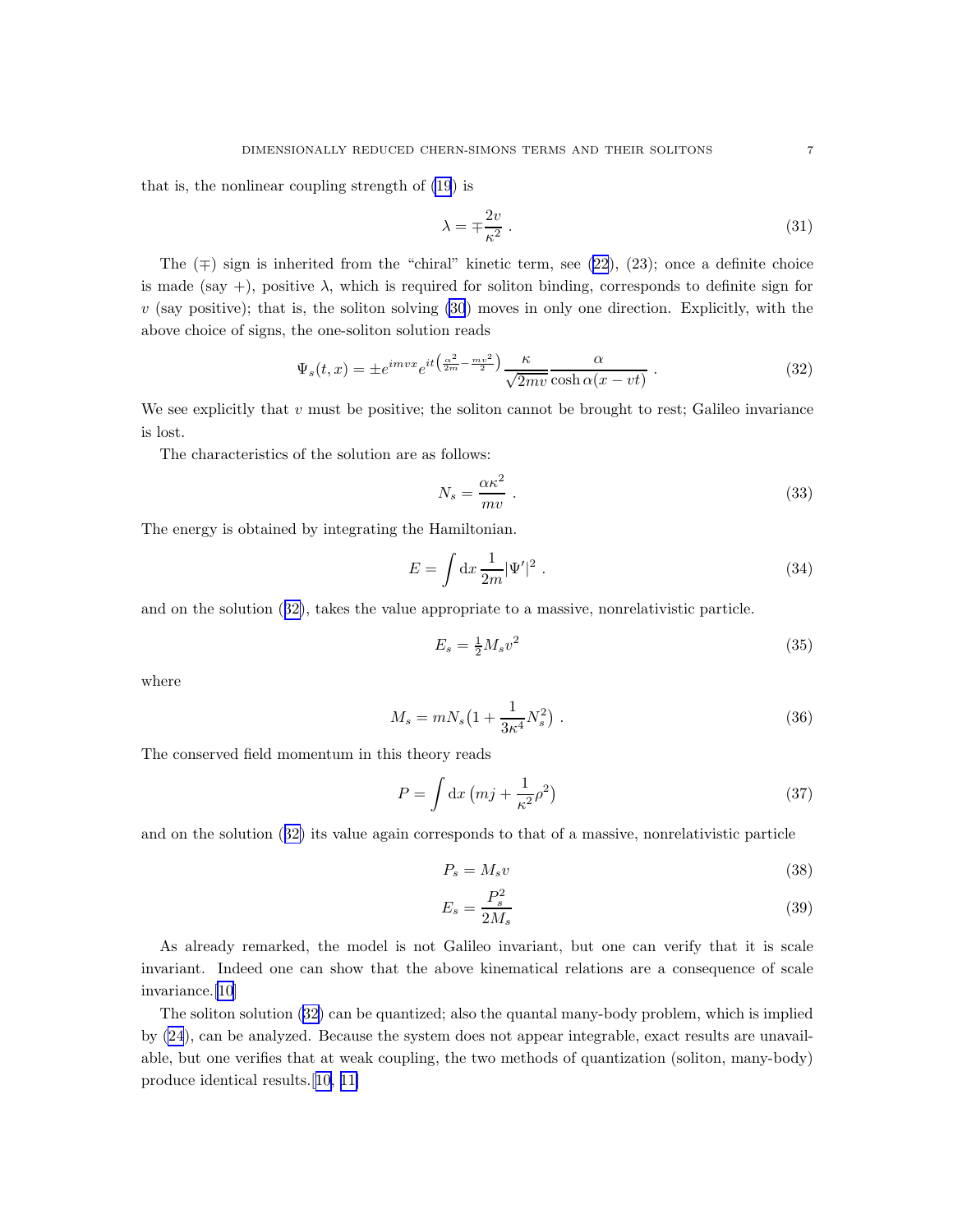### 8 R. JACKIW AND SO-YOUNG PI

## 3. Reducing the Chern-Simons Term Using a Symmetry

Reducing a three-dimensional C-S term in [\(1](#page-0-0)) by a symmetry yields another topologically interesting structure.[\[12\]](#page-8-0) Specifically, reducing by radial symmetry results in a one-dimensional quantum mechanical model, which has recently been used in an analysis of finite-temperature C-S theory.[[13\]](#page-8-0) Earlier calculations seem to indicate that the coefficient of the induced C-S term depends on the temperature,[[14\]](#page-8-0) contradicting that it must have quantized, discrete values. The puzzle became resolved once it was realized that finite temperature calculations to fixed perturbative order necessarily violate gauge invariance, which is restored only after all orders are summed.[\[13](#page-8-0), [15](#page-8-0)] (At zero temperature, finite-order calculations suffice to exhibit the complete, induced C-S term.[\[16](#page-8-0)])

The all-order summation was first accomplished in a toy quantum mechanical model, which had been introduced a decade earlier for the purpose of exhibiting in a simple setting some of the peculiar topological/geometrical effects of quantized C-S theory.[[17\]](#page-8-0) We shall show that this model is not merely a pedagogical toy; in fact, it coincides with the three-dimensional C-S term, reduced by radial symmetry.

Consider the C-S action in three-dimensional space.

$$
NW(A) = -\frac{N}{4\pi} \int d^3x \epsilon^{ijk} \operatorname{Tr}(\partial_i A_j A_k + \frac{2}{3} A_i A_j A_k)
$$
\n(40)

The coefficient of  $W(A)$  is chosen so that the quantization condition is obeyed with integer N. Let us consider SU(2) case and take for  $A_i^a$  the radially symmetric Ansatz, familiar form, from monopole/instanton studies.

$$
A_i^a = (\delta_i^a - \hat{r}^i \hat{r}^a) \frac{1}{r} \psi_1 + \epsilon^{iaj} \hat{r}^j \frac{1}{r} (\psi_2 - 1) + \hat{r}^i \hat{r}^a A \tag{41}
$$

Here  $\psi_m$ ,  $m = 1, 2$  and A are functions just of r. Substituting (41) into (40), performing the angular integral, leaves

$$
NW(A) = N \int_0^\infty dr \left( \epsilon^{mn} \psi_m (D\psi)_n - A \right) \tag{42}
$$

$$
(D\psi)_m \equiv \psi'_m - \epsilon_{mn} A \psi_n \tag{43}
$$

Here the dash denotes r-differentiation and we have dropped an end point contribution,  $\psi_1$  $_{r=0}^{r=\infty}$ . Note that  $(42)$  is a  $(0+1)$ -dimensional field theory, that is, a quantum mechanical system, except that r has only half the range of t. The system has local  $U(1)$  gauge symmetry, with a one-dimensional C-S term: A. Under a gauge transformation, the action changes by  $\Delta I = -N\Delta\theta$ , where  $\Delta\theta = \int d\theta$ ; when  $\Delta\theta$  is restricted to an integral multiple of  $2\pi$ , gauge invariance of  $e^{iI}$  is assured by the integer N.[\[17](#page-8-0)]

The recent analysis of the C-S term at finite temperature [\[13](#page-8-0), [16](#page-8-0)] was based on the model (42).

Finally, we wish to mention that the radially symmetric C-S term (42) may be inserted into the classical field equation of the Yang-Mills/Higgs model in  $(3+1)$  dimensions, for which static 't Hooft-Polyakov monopole solitons exist, with explicitly known profiles in the Bogomolny-Prasad-Sommerfield limit. These static solutions can also be viewed as instantons of the same theory in  $(2+1)$  dimensions, continued to Euclidean 3-space. The C-S term in the  $(3+1)$  theory violates Lorentz invariance in an interesting, gauge invariant fashion. [\[18](#page-8-0)] On the other hand, when the